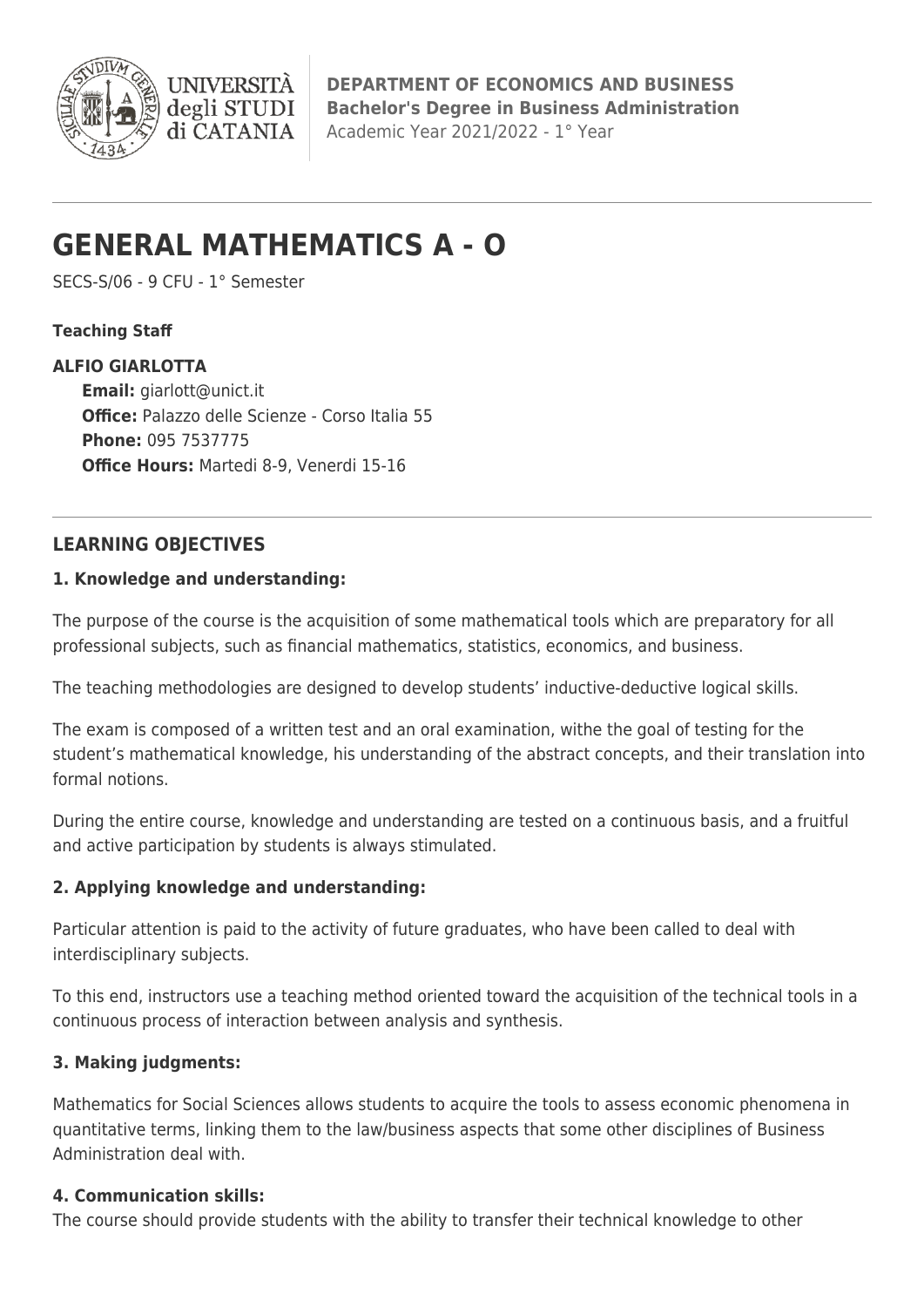subjects. In particular, the teaching will put the student in a position to identify the quantitative aspects of typical problems in economics and business, and resolve them after a suitable mathematical formalization.

## **5. Learning skills:**

Students should acquire skills to deal not only with other mathematically oriented subjects but also with the resolutions of issues related to economic and financial management.

# **COURSE STRUCTURE**

The structure of the course is basically articulated in two parts:

1) General knowledge of several branches of mathematics non directly related to real function (points 1-9 below)

2) Real functions (points 10-13 below)

# **DETAILED COURSE CONTENT**

1. **ELEMENTS OF LOGIC:** Languages. Formulas. Connectives. Quantifiers. Truth table. Tautology and contradiction. Implication and equivalence. Axiom, theorem and conjecture. Example and counterexample.

2. **ELEMENTS OF SET THEORY:** Set and subsets. Operations. Functions. Binary relations. Equivalence relations. Orderings.

3. **COMBINATORICS:** Ordered and unordered selections. Arrangements. Permutations. Combinations. Selections allowing repetitions. Newton's binomial formula. Properties of binomial coefficients. Pigeonhole principle and inclusion-exclusion principle. Applications to concrete problems.

4. **NUMBERS:** The set of natural numbers. The set of integers. The set of rational numbers. The set of real numbers. Powers with a real exponent.

5. **PROPERTIES OF SETS OF REAL NUMBERS:** Infimum and supremum. Cluster points. Boundary. Interior. Closure. Bolzano-Weierstrass theorem.

6. **GEOMETRY:** Elements of trigonometry. Cartesian coordinates. Lines on a plane. Equation of a line. Parallelism and perpendicularity. (

7. **MATRICES AND DETERMINANTS:** Main definitions. Operations: addition, multiplication, scalar product, transposition. The inverse of a square matrix. Determinant and its properties. Rank of a matrix.

8. **LINEAR SYSTEMS:** Dependence among linear forms. Definitions and properties. Regular linear systems: Cramer's rule. Rouchè-Chapterelli's theorem. Linear systems with parameters.

9. **ALGEBRAIC STRUCTURES:** Groups. Rings. Fields. Vector spaces. Distance in Euclidean spaces.

10. **REAL FUNCTIONS OF A REAL VARIABLE:** Definitions, classifications, geometric representation. Limits: definitions and theorems. Sequences of real numbers. Neper's number. Continuous functions. Composition of functions. Inverse function. Infinitely small and infinitely large.